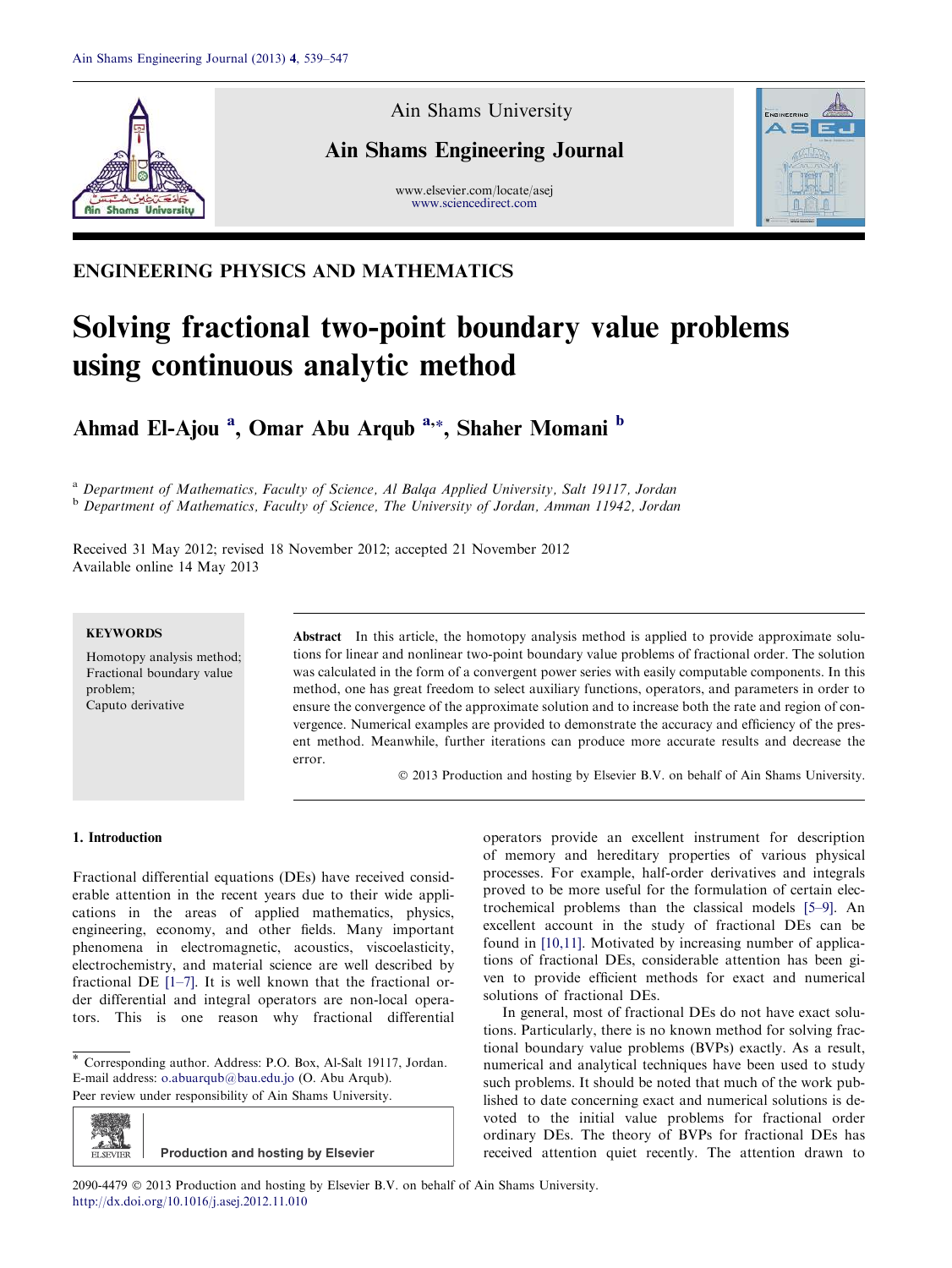the theory of existence and uniqueness of solutions to BVPs for fractional order DEs is evident from the increased number of recent publications. The reader is asked to refer [12–18] in order to know more details about the fractional BVPs, including its history and kinds, existence and uniqueness of solution, applications and methods of solutions, etc.

The purpose of this article is to extend the application of the homotopy analysis method (HAM) to provide symbolic approximate solution for two-point BVP of fractional order which is as follows:

$$
D_{*}^{x}u(x) = f(x, u(x), u'(x), u''(x), \dots, u^{(n)}(x)), \quad a \leq x \leq b, \quad (1)
$$

subject to the boundary conditions

$$
u^{(i)}(a) = a_i, \quad u^{(i)}(b) = b_i, \quad i \in \{0, 1, 2, \dots, k - 1\},
$$
 (2)

and subject to the constraints conditions

$$
k-1 < \alpha \leq k, \quad k \geq n,
$$
  
\n
$$
\#\{a_i, b_i\} = k, \quad i \in \{0, 1, 2, \dots, k-1\},
$$

where  $D_{\ast}^{\alpha}u(x)$  is the fractional derivative of order  $\alpha$  of  $u(x)$  in the sense of Caputo,  $n, k \in \mathbb{N}$ , # denote the number of elements,  $u(x)$  is an unknown function of independent variable x to be determined,  $f : [a, b] \times \mathbb{R}^{n+1} \to \mathbb{R}$  is nonlinear continuous function of x,  $u(x)$ ,  $u'(x)$ ,  $u''(x)$ , ...,  $u^{(n)}(x)$ , and a, b, a<sub>i</sub>, b<sub>i</sub> are real finite constants.

The numerical solvability of fractional BVPs and other related equations have been pursued by several authors. To mention a few, in [12], the authors have discussed the Chebyshev spectral method for solving equation  $D_*^{1.5}u(x) + u''(x) +$  $u(x) = g(x)$ . Furthermore, the collocation-shooting method is carried out in [13] for the fractional equation  $D_{*}^{1.5}u(x) + Au''(x) + Bu(x) = g(x)$ . The monotone iterative sequences method has been applied to solve the fractional equation  $D_{\ast}^{\alpha}u(x) + g(x, u(x)) = 0$ , where  $1 < \alpha \le 2$  as described in  $[14]$ . Recently, the piecewise polynomial collocation approach for solving linear fractional BVP of the form  $D_*^{1.5}u(x)$ +  $u''(x) + u(x) = g(x)$  is proposed in [15]. However, none of previous studies propose a methodical way to solve fractional BVP (1) and (2). Moreover, previous studies require more effort to achieve the results, they are not accurate, and usually, they are suited for linear form of fractional BVP (1) and (2).

But on the other aspects as well, the applications of other versions of series solutions to linear and nonlinear problems can be found in [19–21], and for numerical solvability of different categories of two-point BVPs, one can consult Refs. [22,23].

The HAM, which proposed by Liao [24–29], is effectively and easily used to solve some classes of linear and nonlinear problems without linearization, perturbation, or discretization. The HAM is based on the homotopy, a basic concept in topology. The auxiliary parameter  $\hbar$  and the auxiliary function  $H(x)$ are introduced to construct the so-called zero-order deformation equation. Thus, unlike all previous analytic techniques, the HAM provides us with a family of solution expressions in auxiliary parameter *. As a result, the convergence region* and rate of solution series are dependent upon the auxiliary parameter  $\hbar$  and the auxiliary function  $H(x)$ , and thus can be greatly enlarged by means of choosing a proper value of  $\hbar$ and (or)  $H(x)$ . This provides us with a convenient way to adjust and control convergence region and rate of solution series given by the HAM.

In the last years, extensive work has been done using HAM, which provides analytical approximations for nonlinear equations. This method has been implemented in several differential and integral equations, such as nonlinear water waves [27], unsteady boundary-layer flows [28], solitary waves with discontinuity [29], Klein-Gordon equation [30], fractional initial value problems [31], fractional SIR model [32], BVPs for integro-DEs [33], and others.

The organization of this paper is as follows: in the next section, we present some necessary definitions and preliminary results that will be used in our work. In Section 3, basic idea of the HAM is introduced. In Section 4, we utilize the statement of the HAM for solving fractional BVPs. In Section 5, numerical examples are given to illustrate the capability of HAM. The discussion and conclusion are given in the final part, Section 6.

## 2. Preliminaries

The material in this section is basic in some sense. For the reader's convenience, we present some necessary definitions from fractional calculus theory and preliminary results.

For the concept of fractional derivative, there are several definitions. The two most commonly used are the Riemann–Liouville and Caputo definitions. Each definition uses Riemann–Liouville fractional integration and derivatives of whole order. The difference between the two definitions is in the order of evaluation. The Caputo fractional derivative first computes an ordinary derivative followed by a fractional integral to achieve the desired order of fractional derivative. The Riemann–Liouville fractional derivative is computed in the reverse order. Therefore, the Caputo fractional derivative allows traditional initial and boundary conditions to be included in the formulation of the problem, but the Riemann–Liouville fractional derivative allows initial conditions in terms of fractional integrals and their derivatives. For homogeneous initial condition assumption, these two operators coincide.

**Definition 2.1.** A real function  $f(x)$ ,  $x > 0$  is said to be in the space  $C_{\mu}$ ,  $\mu \in \mathbb{R}$  if there exists a real number  $p > \mu$ , such that  $f(x) = x^p f_1(x)$ , where  $f_1(x) \in C[0,\infty)$  and it is said to be in the space  $C_{\mu}^n$  iff  $f^{(n)}(x) \in C_{\mu}$ ,  $n \in \mathbb{N}$ .

Definition 2.2. The Riemann–Liouville fractional integral operator of order  $\alpha \ge 0$ , of a function  $f(x) \in C_{\mu}$ ,  $\mu \ge -1$  is defined as  $J^{\alpha}f(x) = \frac{1}{f(x)} \int_0^x (x - t)^{\alpha-1} f(t) dt$ ,  $\alpha > 0$ ,  $x > 0$  and  $J^0f(x) = f(x)$ , where  $\Gamma$  is the well-known Gamma function.

Properties of the operator  $J^{\alpha}$  can be found in [4–7], we mention only the following: for  $f \in C_{\mu}$ ,  $\mu \ge -1$ ,  $\alpha$ ,  $\beta \ge 0$ , and  $y \ge -1$ , we have  $J^{\alpha}J^{\beta}f(x) = J^{\alpha+\beta}f(x) = J^{\beta}J^{\alpha}f(x)$  and  $J^{\alpha} x^{\gamma} = \frac{\Gamma(\gamma+1)}{\Gamma(\alpha+\gamma+1)} x^{\alpha+\gamma}.$ 

Next, we shall introduce a modified fractional differential operator  $D_{*}^{\alpha}$  proposed by Caputo in his work on the theory - of viscoelasticity [4].

**Definition 2.3.** The fractional derivative of  $f \in C_{-1}^n$  in the Caputo sense is defined as  $D_*^{\alpha} f(x) = J^{n-\alpha} D^n f(x)$ ,  $n-1 <$  $\alpha < n, x > 0$  and  $D_{\ast}^{\alpha}f(x) = f^{(n)}(x), \alpha = n$ , where  $n \in \mathbb{N}$  and a is the order of the derivative.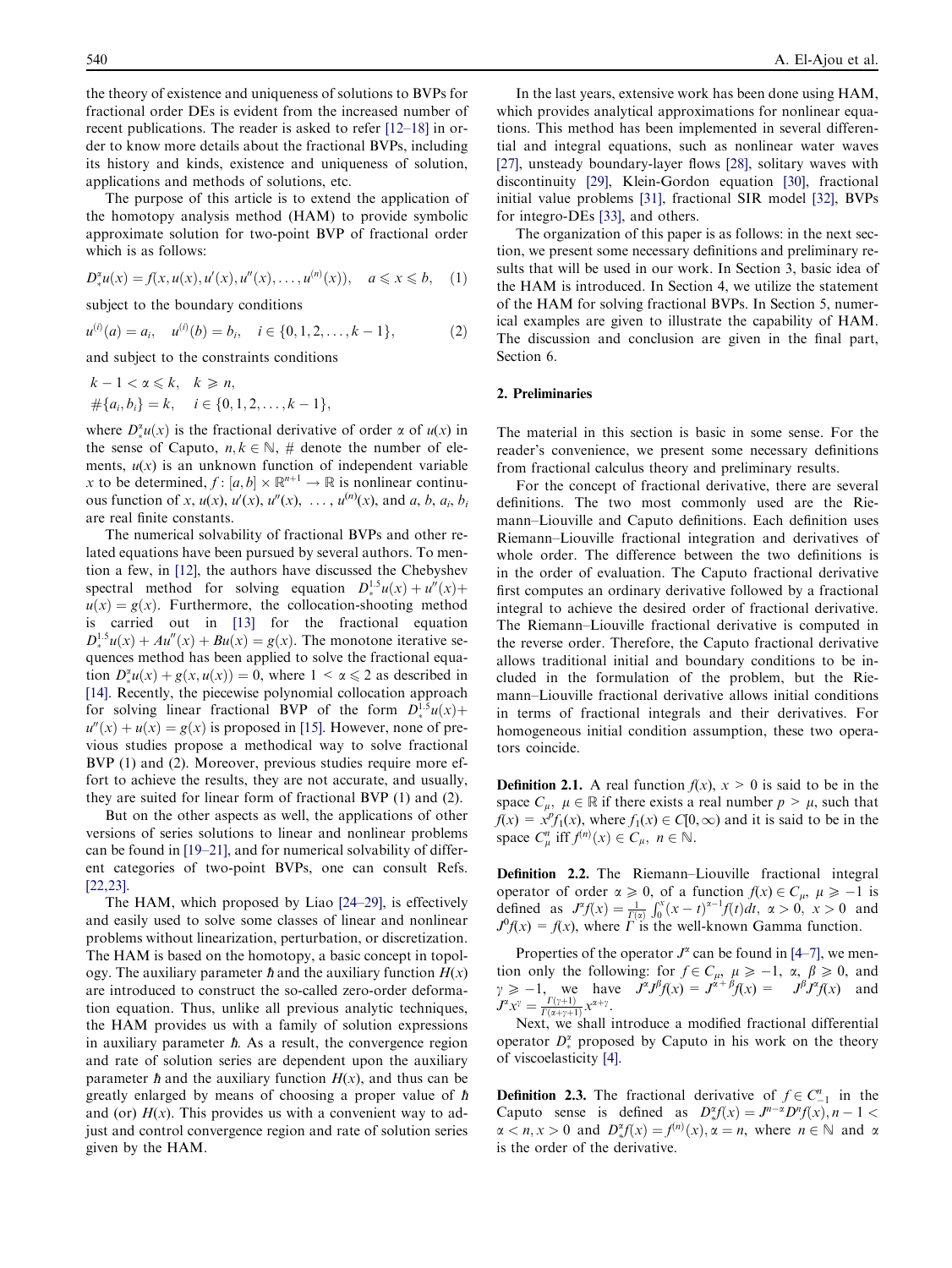**Lemma 2.1.** If  $n-1 < \alpha \leq n$ ,  $n \in \mathbb{N}$ , and  $f \in C_{\mu}^{n}$ ,  $\mu \geq -1$ , then  $D_*^{\alpha}$  $\int_{\alpha}^{\alpha} J^{\alpha} f(x) = f(x)$  and  $J^{\alpha} D_{\alpha}^{\alpha}$  $f(x) = f(x) - \sum_{k=0}^{n-1} f^{(k)}(0^+) \frac{x}{k!}, \quad x > 0.$ 

For mathematical properties of fractional derivatives and integrals, one can consult the mentioned references.

#### 3. Homotopy analysis method

The principles of the HAM and its applicability for various kinds of DEs are given in [24–33]. For convenience of the reader, we will present a review of the HAM [24–29] then we will extend the HAM to construct a symbolic approximate solution to fractional BVPs.

To achieve our goal, we consider the following nonlinear equation:

$$
N[u(x)] = 0, \quad x \geqslant a,\tag{3}
$$

where N is a nonlinear operator and  $u(x)$  is an unknown function of independent variable x.

Let  $u_0(x)$  denote an initial guess approximation of the exact solution of Eq. (3),  $\hbar \neq 0$  an auxiliary parameter,  $H(x) \neq 0$ 0 an auxiliary function, and  $\mathcal L$  an auxiliary linear operator with the property  $\mathcal{L}[f(x)] = 0$  when  $f(x) = 0$ . The auxiliary parameter  $\hbar$ , the auxiliary function  $H(x)$ , and the auxiliary linear operator  $\mathcal L$  play important roles within the HAM to adjust and control the convergence region of series solution [24].

Liao [24–29] constructs, using  $q \in [0, 1]$  as an embedding parameter, the so-called zero-order deformation equation

$$
(1-q)\mathcal{L}[\phi(x;q) - u_0(x)] = q\hbar H(x)N[\phi(x;q)],\tag{4}
$$

where  $\phi(x; q)$  is the solution of Eq. (3) which depends on  $\hbar$ ,  $H(x)$ ,  $\mathcal{L}$ ,  $u_0(x)$ , and q. When  $q = 0$ , the zero-order deformation Eq. (4) becomes

$$
\phi(x;0) = u_0(x),\tag{5}
$$

and when  $q = 1$ , since  $\hbar \neq 0$  and  $H(x) \neq 0$ , the zero-order deformation Eq. (4) reduces to

$$
N[\phi(x;1)] = 0.\t\t(6)
$$

So,  $\phi(x; 1)$  is exactly the solution of the nonlinear Eq. (3). Thus, according to Eqs. (5) and (6), as q increasing from 0 to 1, the solution  $\phi(x;q)$  various continuously from the initial approximation  $u_0(x)$  to the exact solution  $u(x)$ .

Define the so-called mth-order deformation derivatives

$$
u_m(x) = \frac{1}{m!} \left. \frac{\partial^m \phi(x; q)}{\partial q^m} \right|_{q=0},\tag{7}
$$

expanding  $\phi(x; q)$  in Taylor series with respect to the embedding parameter  $q$ , using Eqs. (5) and (7), we obtain

$$
\phi(x;q) = u_0(x) + \sum_{m=1}^{\infty} u_m(x) q^m.
$$
 (8)

Assume that the auxiliary parameter, the auxiliary function, the initial approximation, and the auxiliary linear operator are properly chosen so that the power series (8) of  $\phi(x; q)$ converges at  $q = 1$ . Then, we have under these assumptions the series solution  $u(x) = u_0(x) + \sum_{m=1}^{\infty} u_m(x)$ .

Define the vector  $\vec{u}_n(x) = \{u_0(x), u_1(x), u_2(x), \ldots, u_n(x)\}.$ Differentiating Eq.  $(4)$  *m*-times with respect to embedding parameter q, then setting  $q = 0$  and dividing them by m!, using Eq. (7), we have the so-called mth-order deformation equation

$$
\mathcal{L}[u_m(x) - \chi_m u_{m-1}(x)] = \hbar H(x) R_m(\vec{u}_{m-1}(x)),
$$
  
\n
$$
m = 1, 2, ..., n,
$$
\n(9)

where  $\gamma_m = 1$ ,  $m > 1$  and  $\gamma_1 = 0$  and

$$
R_m(\vec{u}_{m-1}(x)) = \frac{1}{(m-1)!} \frac{\partial^{m-1} N(\phi(x;q))}{\partial q^{m-1}} \bigg|_{q=0}.
$$
 (10)

For any given nonlinear operator L, the term  $R_m(\vec{u}_{m-1})$  can be easily expressed by Eq. (10). Thus, we can gain  $u_0(x)$ ,  $u_1(x)$ ,  $u_2(x)$ , ...,  $u_n(x)$  by means of solving the linear high-order deformation Eq. (9) one after the other in order. The mth-order approximation of  $u(x)$  is given by  $u^m(x) = \sum_{k=0}^m u_k(x).$ 

It should be emphasized that the so-called mth-order deformation Eq. (9) is linear, which can be easily solved by symbolic computation software's such as Maple or Mathematica.

#### 4. Solution of fractional two-point BVP by HAM

In this section, we employ our algorithm of the HAM to find out series solution for the fractional two-point BVP subject to a given boundary conditions.

Accordingly, we extend the application of the HAM to solve the following fractional problem

$$
N_{\alpha}[u(x)] := D_{\ast}^{\alpha}u(x) - f(x, u(x), u'(x), u''(x), \dots, u^{(n)}(x)),
$$
  
  $a \le x \le b,$  (11)

subject to the boundary conditions (2).

First of all, we assume that the nonlinear fractional Eq. (11) satisfies the initial conditions  $u^{(i)}(a) = c_i$ ,  $i = 0, 1, 2, \ldots$ ,  $k - 1$ , where the unknown constants  $c_i$  can be determined later by substituting the boundary conditions  $u^{(i)}(b) = b_i$ ,  $i \in \{0, 1, 2, \ldots, k - 1\}$  into the obtained solution. It is worth noting that some of  $c_i$  are known from the given initial conditions.

According to the last description, the initial guess  $u_0$  will be of the form  $u_0 = u_0(x; c_0, c_1, c_2, \dots, c_{k-1})$ . If we take the auxiliary linear operator  $\mathcal{L} = D_*^{\alpha}$ ; the Caputo fractional derivative of order  $\alpha > 0$ , then the so-called zero-order deformation equation can be defined as

$$
(1-q)D_*^{\alpha}[\phi(x;q,c_0,c_1,\ldots,c_{k-1})-u_0(x;c_0,c_1,\ldots,c_{k-1})]
$$
  
=  $q\hbar H(x)N_{\alpha}[\phi(x;q,c_0,c_1,\ldots,c_{k-1})].$  (12)

Obviously, when  $q = 0$ , Eq. (12) reduces to  $\phi$  $(x; q, c_0, c_1, \ldots, c_{k-1}) = u_0(x; c_0, c_1, \ldots, c_{k-1})$ . In this case, the so-called mth-order deformation equation can be constructed as

$$
D_{*}^{2}[u_{m}(x; c_{0}, c_{1}, \ldots, c_{k-1}) - \chi_{m}u_{m-1}(x; c_{0}, c_{1}, \ldots, c_{k-1})] = \hbar H(x)R_{m}(\vec{u}_{m-1}(x; c_{0}, c_{1}, \ldots, c_{k-1})),
$$
\n(13)

where

$$
R_m(\vec{u}_{m-1}(x; c_0, c_1, \dots, c_{k-1}))
$$
  
= 
$$
\frac{1}{(m-1)!} \frac{\partial^{m-1}}{\partial q^{m-1}} N_x[\phi(x; q, c_0, c_1, \dots, c_{k-1})] \Big|_{q=0}.
$$
 (14)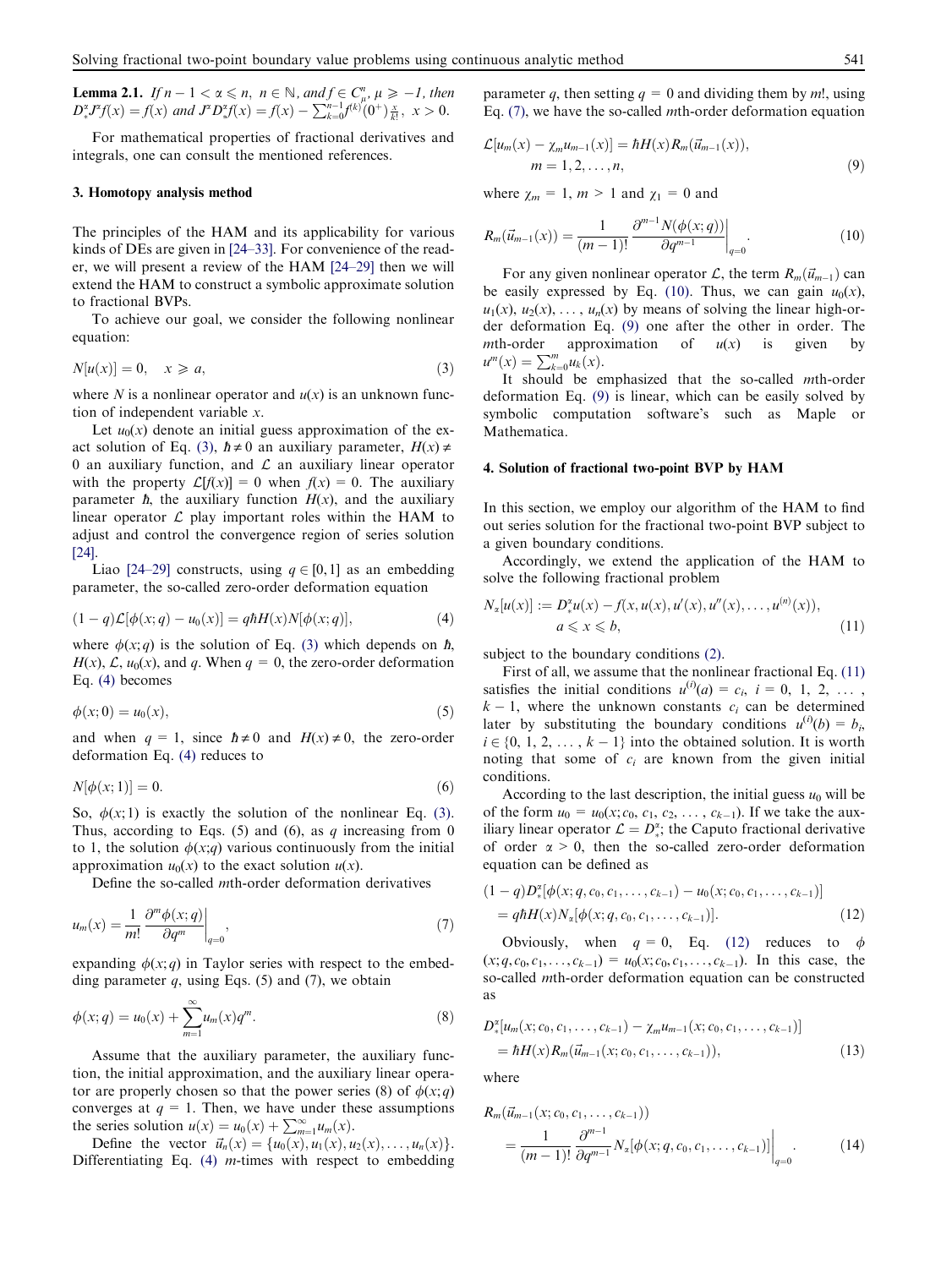Operating the operator  $J^{\alpha}$ ; the inverse operator of  $D_*^{\alpha}$  to both sides of Eq. (13), then the *m*th-order deformation equation will have the form

$$
u_m(x; c_0, c_1, \ldots, c_{k-1}) = \chi_m u_{m-1}(x; c_0, c_1, \ldots, c_{k-1}) + \hbar J^z [H(x) R_m(\vec{u}_{m-1}(x; c_0, c_1, \ldots, c_{k-1}))].
$$
\n(15)

So, the *mth*-order approximation of  $u(x)$  can be given as

$$
u^{m}(x) = \sum_{k=0}^{m} u_{k}(x; c_{0}, c_{1}, \dots, c_{k-1}).
$$
\n(16)

Finally, if we substitute the boundary conditions  $u^{(i)}(b) = b_i, i \in \{0, 1, 2, \ldots, k - 1\}$  into Eq. (16), then we obtain a system of nonlinear algebraic equations in the variables  $c_0$ ,  $c_1, c_2, \ldots, c_{k-1}$  which can be easy solved using symbolic computation software.

## 5. Numerical results and discussion

The HAM provides an analytical approximate solution in terms of an infinite power series. However, there is a practical need to evaluate this solution and to obtain numerical values from the infinite power series. The consequent series truncation and the practical procedure are conducted to accomplish this task, transforms the otherwise analytical results into an exact solution, which is evaluated to a finite degree of accuracy. In this section, we consider four fractional BVPs to demonstrate the performance and efficiency of the present technique.

Throughout this paper, we will try to give the results of the all examples; however, in some cases, we will switch between the results obtained for the examples in order not to increase the length of the paper without the loss of generality for the remaining results.

Example 5.1. Consider the following Bagley–Torvik BVP:

$$
D_*^{3/2}u(x) = -u(x) - u''(x) + x^2 + x + \frac{4}{\sqrt{\pi}}\sqrt{x} + 3,
$$
  
 
$$
1 < \alpha \leq 2, \quad 0 \leq x \leq 1,
$$
 (17)

subject to the boundary conditions

$$
u(0) = 1, \quad u(1) = 3. \tag{18}
$$

According to our extension of the HAM, if we take the auxiliary function  $H(x) = 1$ , then the *m*th-order deformation Eq. (15) becomes

$$
u_m(x; c) = \chi_m u_{m-1}(x; c) + \hbar J^{3/2} [R_m(\vec{u}_{m-1}(x; c))],
$$
  
where  

$$
R_m(\vec{u}_{m-1}(x; c)) = D_*^{3/2} u_{m-1}(x; c) + u_{m-1}(x; c) + u_{m-1}''(x; c)
$$

$$
- \left(x^2 + x + \frac{4}{\sqrt{\pi}}\sqrt{x} + 3\right)(1 - \chi_m).
$$

Choose the initial guess approximation as  $u_0(x; c) = x^2 + cx + 1$ , which satisfies the initial conditions  $u_0(0; c) = 1$  and  $u'_0(0; c) = c$ . Then, the first few terms of the HAM solution for Eq. (17) according to these initial conditions are as follows:

$$
u_1(x;c) = -\frac{\hbar}{6}(1-c)x^3,
$$
  
\n
$$
u_2(x;c) = u_1(x;c) - \hbar^2(1-c)\left(\frac{1}{6}x^3 + \frac{16}{105\sqrt{\pi}}x^{7/2} + \frac{1}{120}x^5\right),
$$
  
\n
$$
u_3(x;c) = -u_1(x;c) + 2u_2(x;c)
$$
  
\n
$$
- (1-c)\hbar^3\left(\frac{1}{6}x^3 + \frac{32}{105\sqrt{\pi}}x^{7/2} + \frac{1}{24}x^4 + \frac{1}{60}x^5 + \frac{128}{10395\sqrt{\pi}}x^{11/2} + \frac{1}{5040}x^7\right),
$$
  
\n
$$
\vdots
$$

 $\overline{t}$ 

and so on. To determine the value of  $c$ , we must chose a value to the auxiliary parameter *. It was proved that if we set , then we have the Adomian decomposition method* (ADM) solution which is a special case of the HAM solution [34,35]. Therefore,  $-1$  is available value for  $\hbar$ . Now, substitute  $\hbar = -1$  into the 3rd-order approximation of  $u(x)$  to get

$$
u^{3}(x; c) = 1 + cx + x^{2} + (1 - c)
$$
  
 
$$
\times \left[\frac{1}{6}x^{3} - \frac{16}{105\sqrt{\pi}}x^{7/2} + \frac{1}{24}x^{4} - \frac{1}{120}x^{5} + \frac{128}{10395\sqrt{\pi}}x^{11/2} + \frac{1}{5040}x^{7}\right].
$$
 (19)

Now, we determine an introductory value of a constant  $c$  by substituting the boundary condition  $u(1) = 3$  into Eq. (19) to obtain  $c = 1$ . Hence, the exact solution for Eqs. (17) and (18) will be  $u(x) = x^2 + x + 1$ .

Example 5.2. Consider the following nonlinear fractional BVP:

$$
D_{*}^{x}u(x) = -2(u'(x))^{2} - 8u(x), \quad 1 < x \le 2, \quad 0 \le x \le 1, \quad (20)
$$

subject to the boundary conditions

$$
u(0) = 0, \qquad u'(1) = -1. \tag{21}
$$

If we select the auxiliary function  $H(x) = 1$ , then according to Eq. (15), the mth-order deformation equation can be given as

$$
u_m(x;c) = \chi_m u_{m-1}(x;c) + \hbar J^{\alpha}[R_m(\vec{u}_{m-1}(x;c))],
$$

where

. .

$$
R_m(\vec{u}_{m-1}(x;c)) = D^{\alpha}_{*}u_{m-1}(x;c) + 2\sum_{i=0}^{m-1} (u'_i(x;c)u'_{m-1-i}(x;c)) + 8u_{m-1}(x;c).
$$

Assuming the initial approximation of Eq. (20) has the form  $u_0(x; c) = cx$  which satisfies the initial conditions  $u_0(0; c) = 0$ and  $u'_0(0; c) = c$ . Consequently, the first few terms of the HAM solution for Eq. (20) according to these initial conditions are as follows:

$$
u_1(x; c) = \frac{2\hbar}{\Gamma(2+\alpha)} [4cx^{1+\alpha} + c^2(1+\alpha)x^{\alpha}],
$$
  
\n
$$
u_2(x; c) = u_1(x; c) + \frac{2c\hbar^2}{\Gamma(2-\alpha)\Gamma(1+\alpha)\Gamma(2+\alpha)}
$$
  
\n
$$
\times [-4\pi\alpha(\alpha-1)\csc(\pi\alpha)x^{1+\alpha} + ...],
$$
  
\n.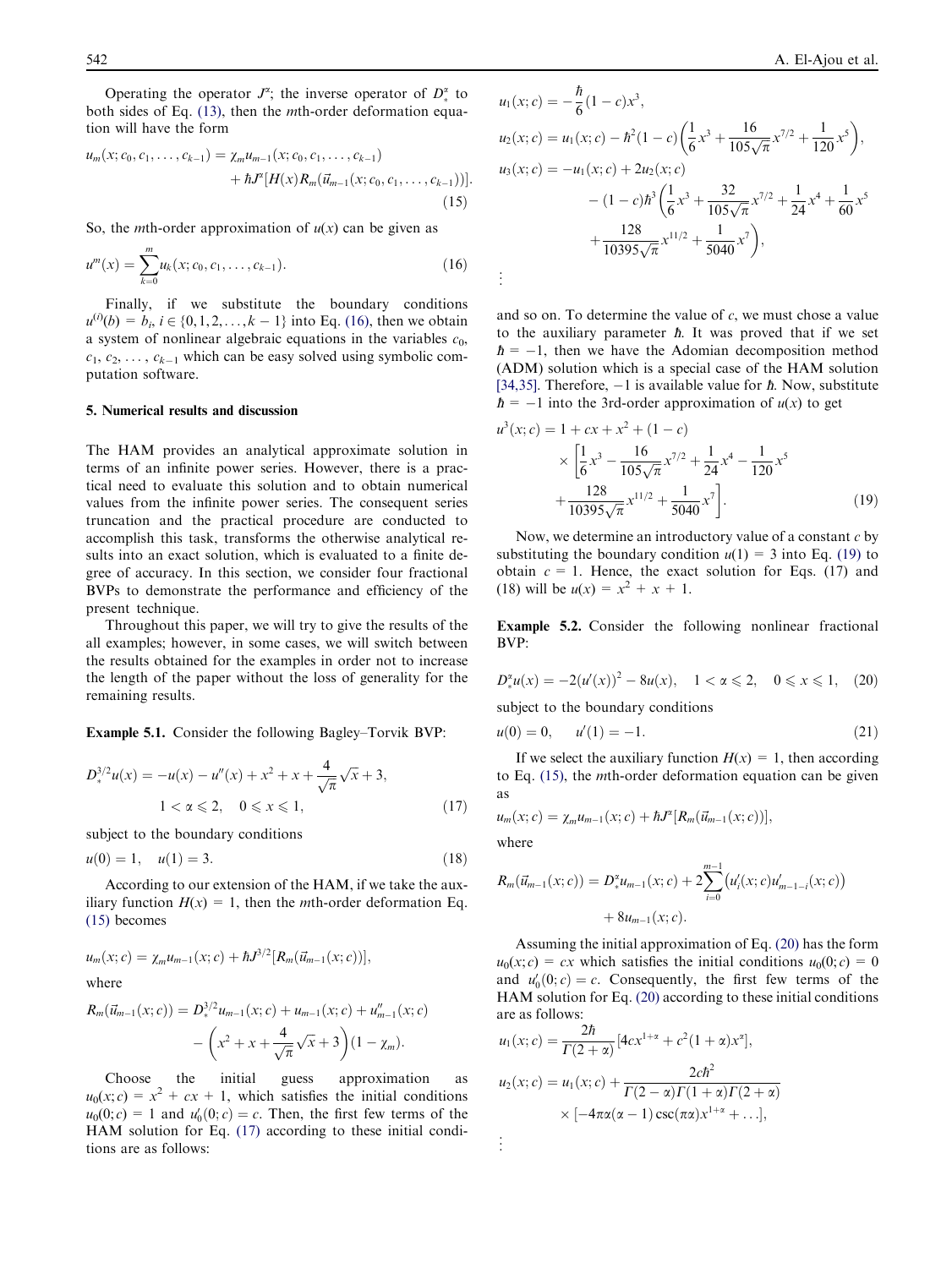|  |  |                                            | <b>Table 1</b> Numerical values of c at $\hbar = -1$ for different values |  |
|--|--|--------------------------------------------|---------------------------------------------------------------------------|--|
|  |  |                                            | of $\alpha$ generated from the 7th-order approximation HAM                |  |
|  |  | solution of $u(x)$ for Eqs. (20) and (21). |                                                                           |  |

| Order of derivative $\alpha = 1.25$ $\alpha = 1.5$ $\alpha = 1.75$ $\alpha = 2$ |                                     |  |
|---------------------------------------------------------------------------------|-------------------------------------|--|
|                                                                                 | 0.014214 0.046539 0.115495 0.238885 |  |

and so on. As in the previous example, we determine an introductory value of a constant c by substituting  $\hbar = -1$  and the boundary condition  $u'(1) = -1$  into the obtained HAM solution. However, various values of  $c$  have been listed in Table 1 when  $\alpha = 1.25$ ,  $\alpha = 1.5$ ,  $\alpha = 1.75$ , and  $\alpha = 2$  which are generated from the 7th-order approximation HAM solution of  $u(x)$ .

The HAM yields rapidly convergent series solution by using a few iterations. For the convergence of the HAM, the reader is referred to [24]. According to [36], it is to be noted that the series solution contains the auxiliary parameter  $\hbar$  which provides a simple way to adjust and control the convergence of the series solution. To this end, we have plotted the so-called *h*-curves of  $u''(0.5)$  when  $\alpha = 1.25$ ,  $\alpha = 1.5$ ,  $\alpha = 1.75$ , and  $\alpha$  = 2 in Fig. 1. In fact, the numerical values of c have been identified previously in Table 1. So, the valid region for the values of  $\hbar$  can be obtained directly by  $\hbar$ -curve which corresponds to the line segment nearly parallel to the horizontal axis as shown in that figure.

These valid regions have been listed in Table 2 for the various  $\alpha$  in (1,2]. Furthermore, these valid regions ensure us the convergence of the obtained series.

Our next goal is to show how the auxiliary parameter  $\hbar$  affects the value of the constant  $c$ . Table 3 shows some numerical values of the constant c for different values of  $\alpha$  and  $\hbar$  which generated from substituting the right boundary condition  $u'(1) = -1$  into 7th-order approximation HAM solution of  $u(x)$ .

As we mentioned earlier, the ADM is a special case of the HAM when  $H(x) = 1$  and  $\hbar = -1$ . Author in [37] constructed the ADM solution of Eqs. (20) and (21) when  $\alpha = 2$ , which was the same solution as the HAM solution when  $H(x)=1$ 



**Figure 1** The *h*-curves of  $u''(0.5)$  which are corresponding to the 7th-order approximation HAM solution of Eqs. (20) and (21) at different values of  $\alpha$ : solid line:  $\alpha = 1.25$ ; dotted line:  $\alpha = 1.5$ ; dash-dot-dotted line:  $\alpha = 1.75$ ; dash-dotted line:  $\alpha = 2$ .

|                                                   |  |  | <b>Table 2</b> The valid region of the auxiliary parameter $\hbar$ for |  |
|---------------------------------------------------|--|--|------------------------------------------------------------------------|--|
| different values of $\alpha$ derived from Fig. 1. |  |  |                                                                        |  |

| Order of<br>derivative | $\alpha = 1.25$                                                            | $\alpha = 1.5$ | $\alpha = 1.75$ | $\alpha = 2$ |
|------------------------|----------------------------------------------------------------------------|----------------|-----------------|--------------|
|                        | Valid region $(-0.85, -0.15)$ $(-0.9, -0.2)$ $(-0.95, -0.3)$ $(-1, -0.25)$ |                |                 |              |

and  $h = -1$ . For this special case, the exact solution is  $u(x) = x - x^2$ . Fig. 2 shows the HAM solution of Eqs. (20) and (21) for different values of  $\hbar$  when  $\alpha = 2$ . It is clear from the figure that the HAM solution when  $\hbar = -0.43$  is more closed to the exact solution than the ADM solution. Therefore, we can obtain an approximate solution with more accuracy by choosing suitable values of the auxiliary parameter  $\hbar$ . It is evident that the overall error can be made smaller by computing more terms of the HAM series solution.

Representation the 7th-order approximate HAM solution of Eqs. (20) and (21) at different values of  $\hbar$  and  $\alpha$  mentioned in Table 3 is depicted in Fig. 3. However, this figure shows the correspondence between these solutions. It is worth mentioning that for various values of  $\alpha$ , the values of  $\hbar$  have been selected such that the HAM solutions satisfies the given initialboundary conditions.

Example 5.3. Consider the following nonlinear fractional BVP:

**Table 3** Numerical values of c for different values of  $\alpha$  and  $\hbar$ generated from the 7th-order approximation HAM solution of  $u(x)$  for Eqs. (20) and (21).

| $\alpha$       | ħ        | $\mathcal{C}_{0}^{2}$ |
|----------------|----------|-----------------------|
| $\mathfrak{D}$ | $-0.5$   | 0.873737              |
| $\overline{2}$ | $-0.43$  | 1.002362              |
| 1.75           | $-0.32$  | 1.113691              |
| 1.5            | $-0.245$ | 1.087526              |
| 1.25           | $-0.175$ | 1.173733              |



Figure 2 Solutions of Eqs. (20) and (21) when  $\alpha = 2$ : dashdotted line: ADM (HAM) at  $\hbar = -1$  and  $c = 0.238885$ ; dash-dotdotted line: HAM at  $\hbar = -0.5$  and  $c = 0.873737$ ; dotted line: HAM at  $\hbar = -0.43$  and  $c = 1.002362$ ; solid line: exact solution.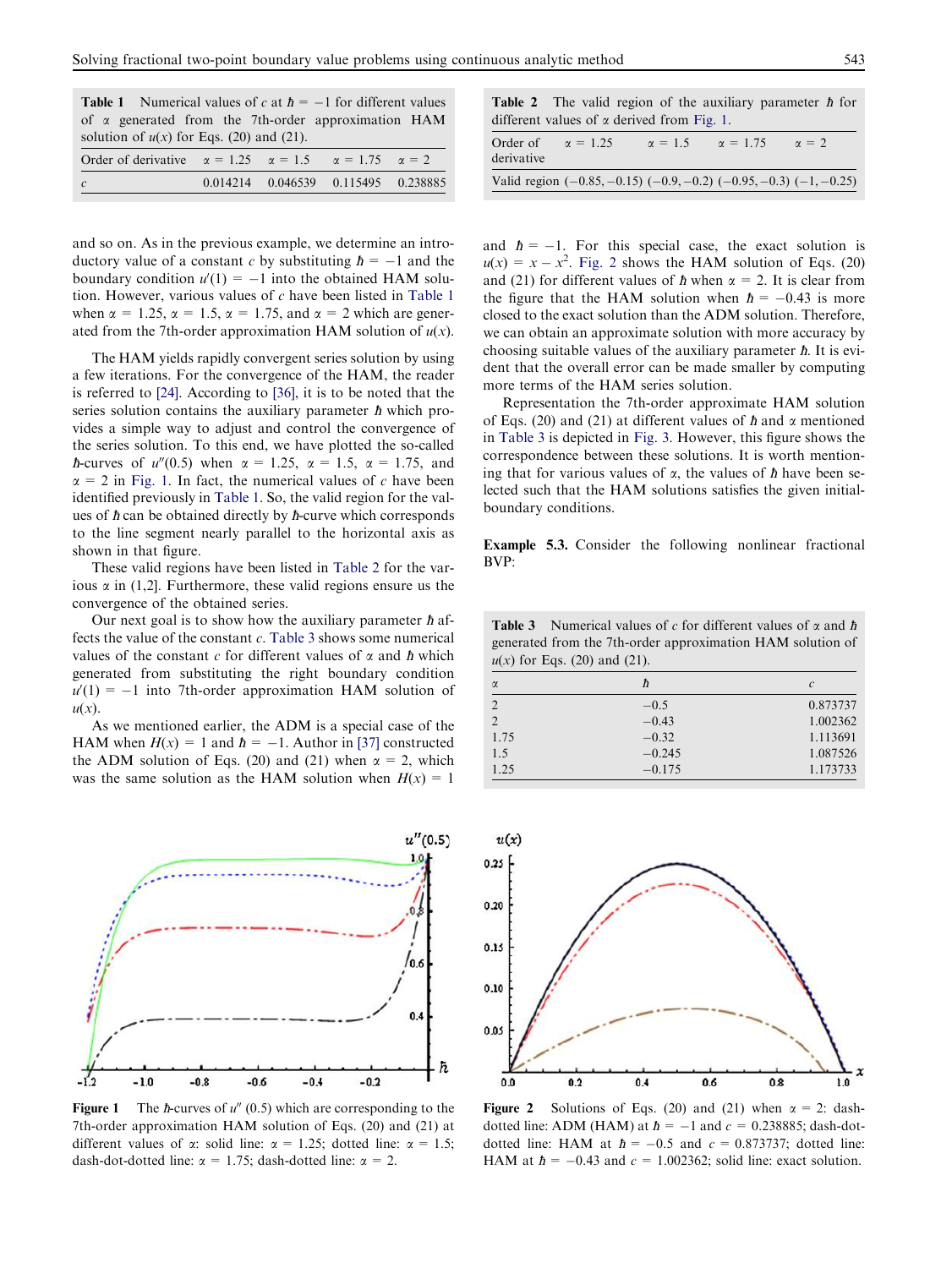

Figure 3 HAM solutions of Eqs. (20) and (21) at different values of  $\alpha$  and  $\hbar$ : dash-dotted line:  $\alpha = 1.25$  and  $\hbar = -0.175$ ; dash-dotdotted line:  $\alpha = 1.5$  and  $\hbar = -0.245$ ; dotted line:  $\alpha = 1.75$  and *; solid line:*  $\alpha = 2$  *and*  $*h* = -0.43$ *.* 

$$
D_{*}^{z}u(x) = -(1+x)u(x) + 6(u''(x))^{2} + x,
$$
  
2 < \alpha \le 3, 0 \le x \le 1, (22)

subject to the boundary conditions

 $u(0) = 0, \quad u'(1) = 0.25, \quad u''(1) = -0.25.$  (23)

Select the auxiliary function  $H(x) = x^{\gamma}$ ,  $\gamma > -1$ . Then according to Eq. (15) the mth-order deformation equation is

$$
u_m(x;c_1,c_2) = \chi_m u_{m-1}(x;c_1,c_2) + \hbar J^{\alpha} [x^{\gamma} R_m(\vec{u}_{m-1}(x;c_1,c_2))],
$$
  
where

$$
R_m(\vec{u}_{m-1}(x;c_1,c_2)) = D_*^{\alpha} u_{m-1}(x;c_1,c_2) + (1+x)u_{m-1}(x;c_1,c_2)
$$
  
- 
$$
6\sum_{i=0}^{m-1} (u_i''(x;c_1,c_2)u_{m-1-i}''(x;c_1,c_2))
$$
  
- 
$$
x(1-\chi_m).
$$

Choose the initial guess approximation as  $u_0(x; c_1, c_2) = c + \frac{1}{2}c_2x^2$ , which satisfies the initial conditions  $c_1x + \frac{1}{2}c_2x^2$ , which satisfies the initial conditions  $u'_0$   $(0; c_1, c_2) = c_1$  and  $u''_0$   $(0; c_1, c_2) = c_2$ . Using the previous iteration formula, we can directly obtain the following approximation terms of the HAM solution for Eqs. (22) and (23):

$$
u_1(x; c_1, c_2) = -\hbar x^{\gamma+\alpha} \left[ \frac{6c_2^2 \Gamma(1+\gamma)}{\Gamma(1+\gamma+\alpha)} + \frac{(1-c_1)\Gamma(2+\gamma)}{\Gamma(2+\gamma+\alpha)} x \right. \\ \left. - \frac{3c_1 \Gamma(3+\gamma)}{2\Gamma(3+\gamma+\alpha)} x^2 - \frac{c_1 \Gamma(4+\gamma)}{2\Gamma(4+\gamma+\alpha)} x^3 \right],
$$
  
\n
$$
u_2(x; c_1, c_2) = u_1(x; c_1, c_2) \\ \left. + \hbar^2 \left[ \frac{12c_2 \Gamma(1+\alpha)\Gamma(2+\gamma)\Gamma(2\gamma+\alpha)}{\Gamma(\alpha)\Gamma(2(\gamma+\alpha))\Gamma(2+\gamma+\alpha)} x^{2\gamma+2\alpha-1} + \dots \right],
$$
  
\n
$$
\vdots
$$

and so on. To find the numerical values of constants  $c_1$  and  $c_2$ , substitute  $\hbar = -1$  and the boundary conditions  $u'(1) = 0.25$ and  $u''(1) = -0.25$  into the 6th-order approximation HAM solution of  $u(x)$ . However, various values of these constants have been listed in Table 4 for different values of  $\alpha$  and  $\gamma$ .

Next, we show how the parameter  $\gamma$  in the auxiliary function  $H(x)$  affects the solutions. As a special case, if  $\alpha = 3$ , then Eqs. (22) and (23) have the exact solution  $u(x) = \frac{x}{1+x}$ . Fig. 4

shows the 6th-order approximation HAM solution of Eqs. (22) and (23) at  $\hbar = -1$  when  $\alpha = 3$  and for different values of  $\gamma$ . It is clear from the figure that the best solution is obtained when  $y = 4$ . Also, from that figure, we can conclude that if we select a suitable value of the auxiliary function  $H(x)$ , then we may obtain a series solution which is closed to the exact solution and may accelerate the rapid convergence of the series solution.

Fig. 5 shows a comparison between the HAM solution of Eqs. (22) and (23) at  $\hbar = -1$  and  $\gamma = 4$  for different values of  $\alpha$  obtained from the 6th-order approximation HAM solution of  $u(x)$ . From this figure, we can confirm that the solution is continuously depends on the fractional derivative  $\alpha$ , where  $2 < \alpha \leq 3$ .

Example 5.4. Consider the following nonlinear fractional BVP:

$$
D_{*}^{x}u(x) = u^{2}(x) - x^{10} + 4x^{9} - 4x^{8} - 4x^{7} + 8x^{6} - 4x^{4}
$$
  
+ 120x - 48, 3  $\alpha \le 4$ , 0  $\le x \le 1$ , (24)

subject to the boundary conditions

$$
u(0) = 0,
$$
  $u'(0) = 0,$   $u(1) = 1,$   $u'(1) = 1.$  (25)

If we select the auxiliary function as  $H(x) = 1$ , then according to Eq. (15) the mth-order deformation equation will be

**Table 4** Numerical values of  $c_1$  and  $c_2$  at  $\hbar = -1$  for different values of  $\alpha$  and  $\gamma$  generated from the 6th-order approximation HAM solution of  $u(x)$  for Eqs. (22) and (23).

| $\alpha$ |   | c <sub>1</sub> | c <sub>2</sub> |
|----------|---|----------------|----------------|
| 3        | 0 | 0.326056       | $-0.154811$    |
| 3        | 2 | 0.593535       | $-0.584094$    |
| 3        | 4 | 0.841203       | $-0.806600$    |
| 3        | 6 | 0.762626       | $-0.601025$    |
| 2.75     | 4 | 0.604612       | $-0.481414$    |
| 2.50     | 4 | 0.404940       | $-0.241865$    |
| 2.25     |   | 0.184292       | $-0.069527$    |



Figure 4 HAM solutions of Eqs. (22) and (23) at  $\hbar = -1$  when  $\alpha = 3$  and for different values of  $\gamma$ : solid line: exact solution; dotted line: HAM at  $\gamma = 4$ ; dash-dotted line: HAM at  $\gamma = 6$ ; dash line: HAM at  $\gamma = 2$ ; dash-dot-dotted line: ADM (HAM) at  $\gamma = 0$ .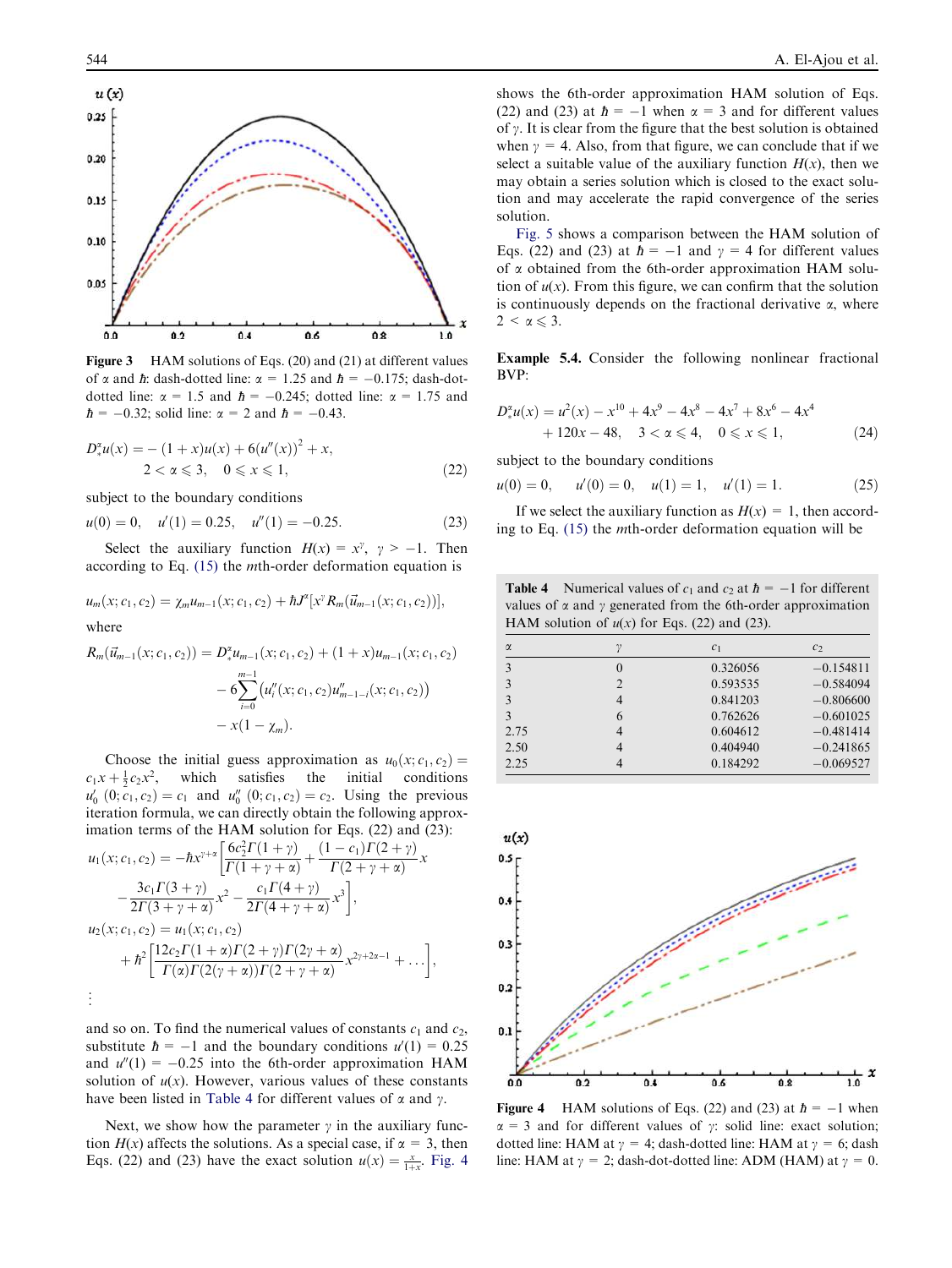

**Figure 5** HAM solutions of Eqs. (22) and (23) at  $\hbar = -1$  when  $\gamma = 4$  and for different values of  $\alpha$ : solid line:  $\alpha = 3$ ; dotted line:  $\alpha$  = 2.75; dash-dotted line:  $\alpha$  = 2.5; dash-dot-dotted line:  $\alpha$  = 2.25.

$$
u_m(x;c_1,c_2)=\chi_mu_{m-1}(x;c_1,c_2)+\hbar J^{\alpha}[R_m(\vec{u}_{m-1}(x;c_1,c_2))],
$$

where

$$
R_m(\vec{u}_{m-1}(x;c_1,c_2)) = D_*^{\alpha} u_{m-1}(x;c_1,c_2)
$$
  

$$
- \sum_{i=0}^{m-1} (u_i(x;c_1,c_2)u_{m-1-i}(x;c_1,c_2))
$$
  

$$
- (-x^{10} + 4x^9 - 4x^8 - 4x^7 + 8x^6 - 4x^4 + 120x - 48)(1 - \chi_m).
$$

Choose the initial guess approximation to be  $u_0(x; c_1, c_2) = \frac{1}{2}c_1x^2 + \frac{1}{6}c_2x^3$  which satisfies the initial conditions  $u''(0; c_1, c_2) = c_1$  and  $u'''(0; c_1, c_2) = c_2$ . Using the previous iteration formula, we can directly obtain the following approximation terms of the HAM series solution for Eq. (24) subject to these initial conditions:

$$
u_1(x; c_1, c_2) = 2\hbar x^{\alpha} \left[ \frac{\Gamma(5)}{\Gamma(1+\alpha)} - \frac{\Gamma(6)}{2\Gamma(2+\alpha)} x - \frac{3(16-c_1^2)}{2\Gamma(5+\alpha)} x^4 - \frac{10c_1c_2}{\Gamma(6+\alpha)} x^5 - \frac{10(96+c_2^2)}{\Gamma(7+\alpha)} x^6 - \frac{2\Gamma(8)}{\Gamma(8+\alpha)} x^7 + \frac{2\Gamma(9)}{\Gamma(9+\alpha)} x^8 - \frac{2\Gamma(10)}{\Gamma(10+\alpha)} x^9 + \frac{\Gamma(11)}{\Gamma(11+\alpha)} x^{10} \right],
$$

 $u_2(x; c_1, c_2) = u_1(x; c_1, c_2)$ 

$$
+\hbar^2x^{\alpha-1}\bigg[-\frac{1728\pi csc(\pi\alpha)}{\Gamma(4-\alpha)\Gamma(\alpha-3)\Gamma(1+\alpha)}+\cdots\bigg],
$$

. . .

and so on. Similar to the previous discussion, one can substitute  $h = -1$  and the boundary conditions  $u(1) = 1$  and  $u'(1) = 1$  into the 3rd-order approximation HAM solution of  $u(x)$  to obtain various values to the constants  $c_1$  and  $c_2$ . Anyway, various numerical values of  $c_1$  and  $c_2$  have been listed in Table 5 for different values of  $\alpha$ .

To show the accuracy of the present method for Eqs. (24) and (25), we report the exact error, Ex, which is defined as  $\text{Ex}(x) := |u_{\text{Exact}}(x) - u_{\text{HAM}}^m(x)|$ , where  $a \le x \le b$ ,  $u_{\text{Exact}}$  is the exact solution, and  $u_{\text{HAM}}^m$  is the *m*th-order approximation of  $u(x)$  obtained by the HAM.

As a special case when  $\alpha = 4$ , Eqs. (24) and (25) have the exact solution  $u(x) = x^5 - 2x^4 + 2x^2$ . Fig. 6 shows the exact error for 3rd-order approximation HAM solution of Eqs. (24) and (25) at  $\hbar = -1$  when  $\alpha = 4$ . It is clear from the figure that the HAM solution of  $u(x)$  admits the exact solution of the problem.

Fig. 7 shows the 3rd-order approximation HAM of Eqs. (24) and (25) at  $\hbar = -1$  and for different values of  $\alpha$ . Also, as shown in Example 5.3, the solutions continuously depend on the fractional derivative  $\alpha$ , where  $3 < \alpha \leq 4$ .

**Table 5** Numerical values of  $c_1$  and  $c_2$  at  $\hbar = -1$  for different values of  $\alpha$  generated from the 3rd-order approximation HAM solution of  $u(x)$  for Eqs. (24) and (25).

| $\alpha$ | c <sub>1</sub> | $\mathcal{C}$           |
|----------|----------------|-------------------------|
|          | 3.999990       | $4.0869 \times 10^{-6}$ |
| 3.5      | 6.759610       | $-3.287180$             |
| 3.75     | 4.992550       | $-0.755718$             |
| 3.25     | 9.641795       | $-8.650150$             |



**Figure 6** Exact error of  $u_{\text{HAM}}^3(x)$  for Eqs. (24) and (25) at  $\hbar = -1$  when  $\alpha = 4$ .



**Figure 7** HAM solutions of Eqs. (24) and (25) at  $\hbar = -1$  and for different values of  $\alpha$ : solid line:  $\alpha = 4$ ; dotted line:  $\alpha = 3.75$ ; dashdot-dotted line:  $\alpha = 3.5$ ; dash-dotted line  $\alpha = 3.25$ .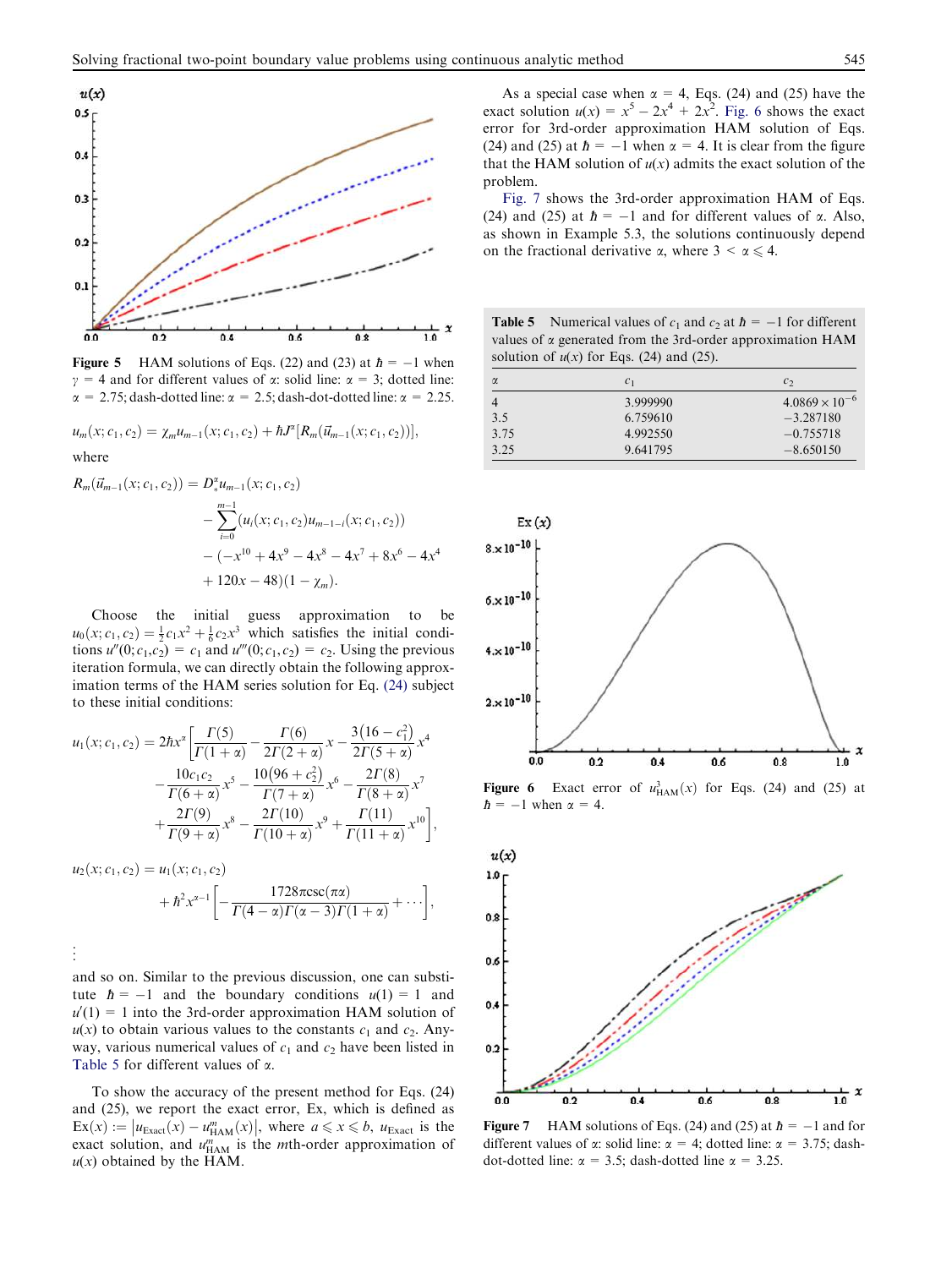#### 6. Discussion and conclusion

The main concern of this work has been to propose an efficient algorithm for the solution of linear and nonlinear fractional twopoint BVPs. The goal has been achieved by extending the HAM to solve this class of BVPs. We can conclude that the HAM is powerful and efficient technique in finding exact solutions as well as approximate solutions for linear and nonlinear fractional twopoint BVPs. The proposed algorithm produced a rapidly convergent series by choosing suitable values of the auxiliary parameter  $\hbar$  and the auxiliary function  $H(x)$ . After computing several approximants and using the boundary conditions at the boundary points, we can easily determine the solution.

There are three important points to make here. First, the HAM provides us with a simple way to adjust and control the convergence region of the series solution by introducing the auxiliary parameter  $\hbar$  and the auxiliary function  $H(x)$ . Second, the comparison of the result obtained by the HAM with that obtained by the ADM reveals that HAM is very effective and convenient in nonlinear cases. Finally, the HAM requires less computational work. This confirms our belief that the efficiency of our technique gives it much wider applicability for general classes of linear and nonlinear fractional DEs.

#### References

- [1] Beyer H, Kempfle S. Definition of physical consistent damping laws with fractional derivatives. Z. Angew. Math. Mech. 1995;75(8):623–35.
- [2] He JH. Approximate analytic solution for seepage flow with fractional derivatives in porous media. Comput. Methods Appl. Mech. Eng. 1998;167(1-2):57–68.
- [3] He JH. Some applications of nonlinear fractional differential equations and their approximations. Bull. Sci. Technol. 1999;15(2):86–90.
- [4] Caputo M. Linear models of dissipation whose Q is almost frequency independent, Part II. Geophysical Journal International 1967;13(5):529–39.
- [5] Miller KS, Ross B. An Introduction to the Fractional Calculus and Fractional Differential Equations. New York: John Willy and Sons, Inc.; 1993.
- [6] Mainardi F. Fractional calculus: some basic problems in continuum and statistical mechanics. In: Carpinteri A, Mainardi F, editors. Fractals and Fractional Calculus in Continuum Mechanics. Wien and New York: Springer Verlag; 1997. p. 291–348.
- [7] Podlubny I. Fractional Differential Equations. New York: Academic Press; 1999.
- [8] Oldham KB, Spanier J. The Fractional Calculus. New York: Academic Press; 1974.
- [9] Luchko Y, Gorenflo R. The Initial-Value Problem for Some Fractional Differential Equations with Caputo Derivative. Preprint Series A08-98. Fachbereich Mathematik und Informatic. Berlin: Freie Universitat; 1998.
- [10] Kilbas AA, Srivastava HM, Trujillo JJ. Theory and applications of fractional differential equations. North-Holland Mathematics Studies, vol. 204. Amsterdam, The Netherlands: Elsevier Science B.V.; 2006.
- [11] Lakshmikantham V, Leela S, Vasundhara Devi J. Theory of Fractional Dynamic Systems. Cambridge, UK: Cambridge Academic; 2009.
- [12] Dohaa EH, Bhrawyb AH, Ezz-Eldien SS. A Chebyshev spectral method based on operational matrix for initial and boundary value problems of fractional order. Computers and Mathematics with Applications 2011;62(5):2364–73.
- [13] Al-Mdallal QM, Syam MI, Anwar MN. A collocation-shooting method for solving fractional boundary value problems. Commun. Nonlinear Sci. Numer. Simulat. 2010;15(12):3814–22.
- [14] Al-Refai M, Hajji MA. Monotone iterative sequences for nonlinear boundary value problems of fractional order. Nonlinear Anal. 2011;74(11):3531–9.
- [15] Pedas A, Tamme E. Piecewise polynomial collocation for linear boundary value problems of fractional differential equations. J. Comput. Appl. Math. 2012;236(13):3349–59.
- [16] Ahmad B, Nieto JJ. Existence of solutions for nonlocal boundary value problems of higher-order nonlinear fractional differential equations. Abstract Appl. Anal. 2009;2009:9 (Article ID 494720).
- [17] Shuqin Z. Existence of solution for boundary value problem of fractional order. Acta Math. Sci. 2006;26B(2):220–8.
- [18] Bai Z. On positive solutions of a nonlocal fractional boundary value problem. Nonlinear Anal. 2010;72(2):916–24.
- [19] Abu Arqub O, Al-Smadi M, Momani S. Application of reproducing kernel method for solving nonlinear Fredholm–Volterra integrodifferential equations. Abstract Appl. Anal. 2012;2012:16 (Article ID 839836).
- [20] Al-Smadi M, Abu Arqub O, Shawagfeh N. Approximate solution of BVPs for 4th-order IDEs by using RKHS method. Appl. Math. Sci. 2012;6:2453–64.
- [21] Abu Arqub O. Series solution of fuzzy differential equations under strongly generalized differentiability. J. Adv. Res. Appl. Math. 2013;5(1):31-52.
- [22] Abu Arqub O, Abo-Hammour Z, Momani S, Shawagfeh N. Solving singular two-point boundary value problems using continuous genetic algorithm. Abstract Appl. Anal. 2012;2012:25 (Article ID 205391).
- [23] Abu Arqub O, Abo-Hammour Z, Momani S. Application of continuous genetic algorithm for nonlinear system of secondorder boundary value problems. Appl. Math. Inform. Sci., in press.
- [24] Liao SJ. Beyond Perturbation: Introduction to the Homotopy Analysis Methods. CRC Press, Boca Raton: Chapman and Hall; 2003.
- [25] Liao SJ. On the homotopy analysis method for nonlinear problems. Appl. Math. Comput. 2004;147(2):499–513.
- [26] Liao SJ. Homotopy analysis method: a new analytic method for nonlinear problems. Appl. Math. Mech. 1998;19(10):957–62.
- [27] Liao SJ, Cheung KF. Homotopy analysis method of nonlinear progressive waves in deep water. J. Eng. Math. 2003;45(2): 105–16.
- [28] Liao SJ. Series solutions of unsteady boundary-layer flows over a stretching flat plate. Stud. Appl. Math. 2006;117(3):239–63.
- [29] Wu W, Liao SJ. Solving solitary waves with discontinuity by means of the homotopy analysis method. Chaos, Solitons Fract. 2005;26(1):177–85.
- [30] Sun Q. Solving the Klein–Gordon equation by means of the homotopy analysis method. Appl. Math. Comput. 2005;169(1):355–65.
- [31] Hashim I, Abdulaziz O, Momani S. Homotopy analysis method for fractional IVPs. Commun. Nonlinear Sci. Numer. Simulat. 2009;14(3):674–84.
- [32] Abu Arqub O, El-Ajou A. Solution of the fractional epidemic model by Homotopy Analysis method. J. King Saud Univ. (Sci.) 2013;25:73–8.
- [33] El-Ajou A, Abu Arqub O, Momani S. Homotopy analysis method for second-order boundary value problems of integrodifferential equations. Discrete Dyn. Nat. Soc. 2012;2012:18 (Article ID 365792).
- [34] Allan F. Derivation of the Adomain decomposition method using the homotopy analysis method. Appl. Math. Comput. 2007;190(1):6–14.
- [35] Cang J, Tan Y, Xu H, Liao SJ. Series solutions of non-linear Riccati differential equations with fractional order. Chaos, Solitons Fract. 2009;40(1):1–9.